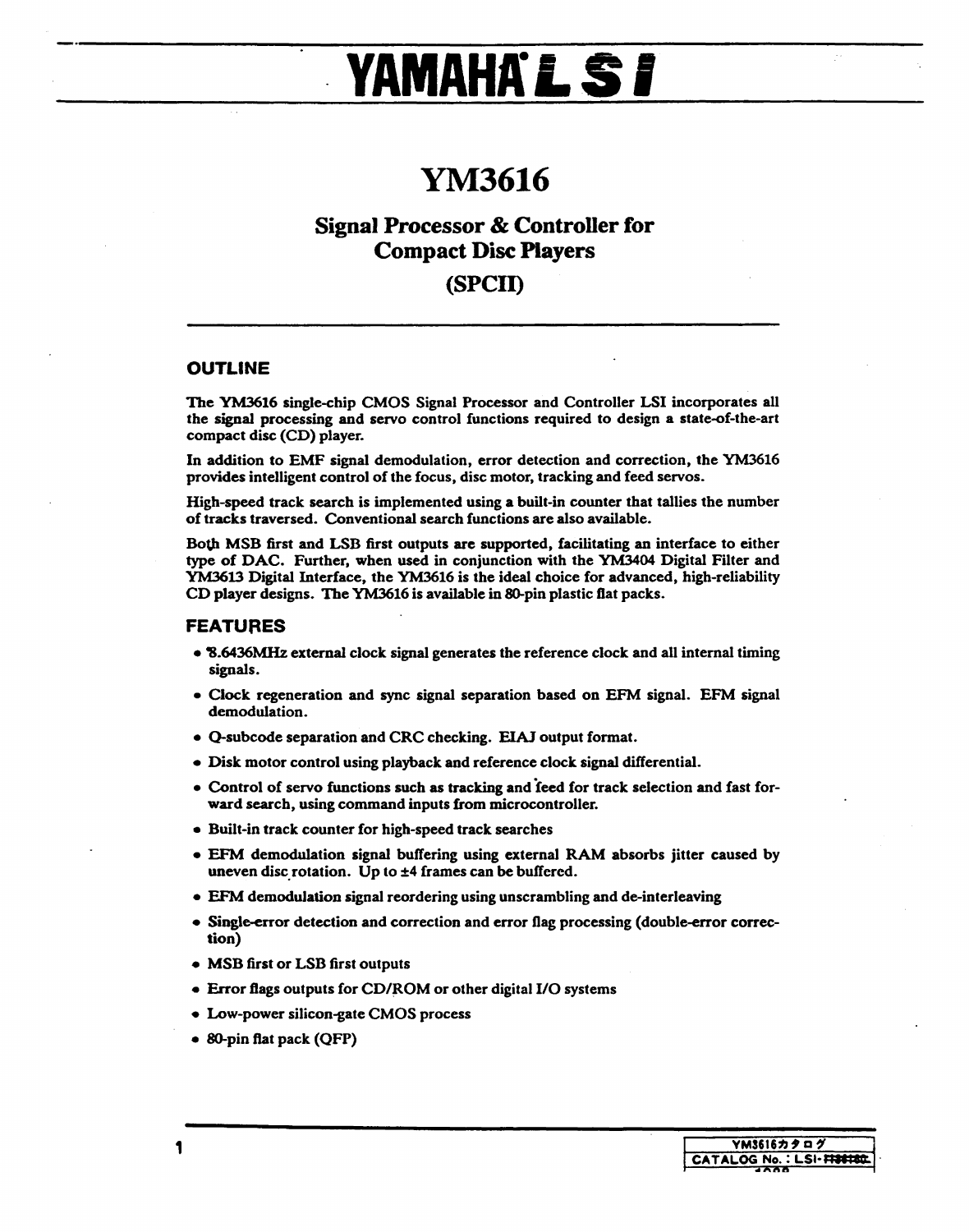**PINOUTS** 



 $\mathbf{2}$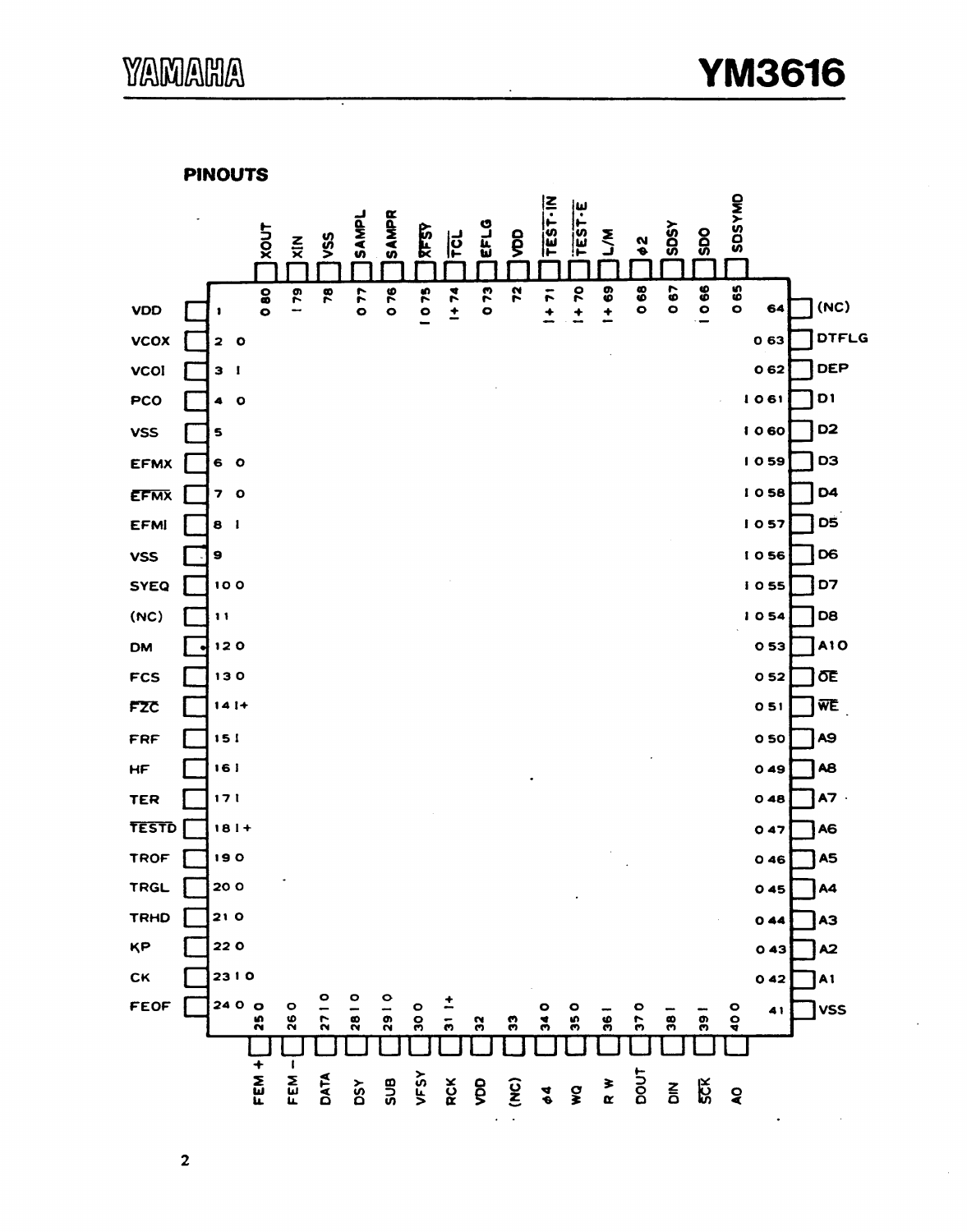### **BLOCK DIAGRAM**

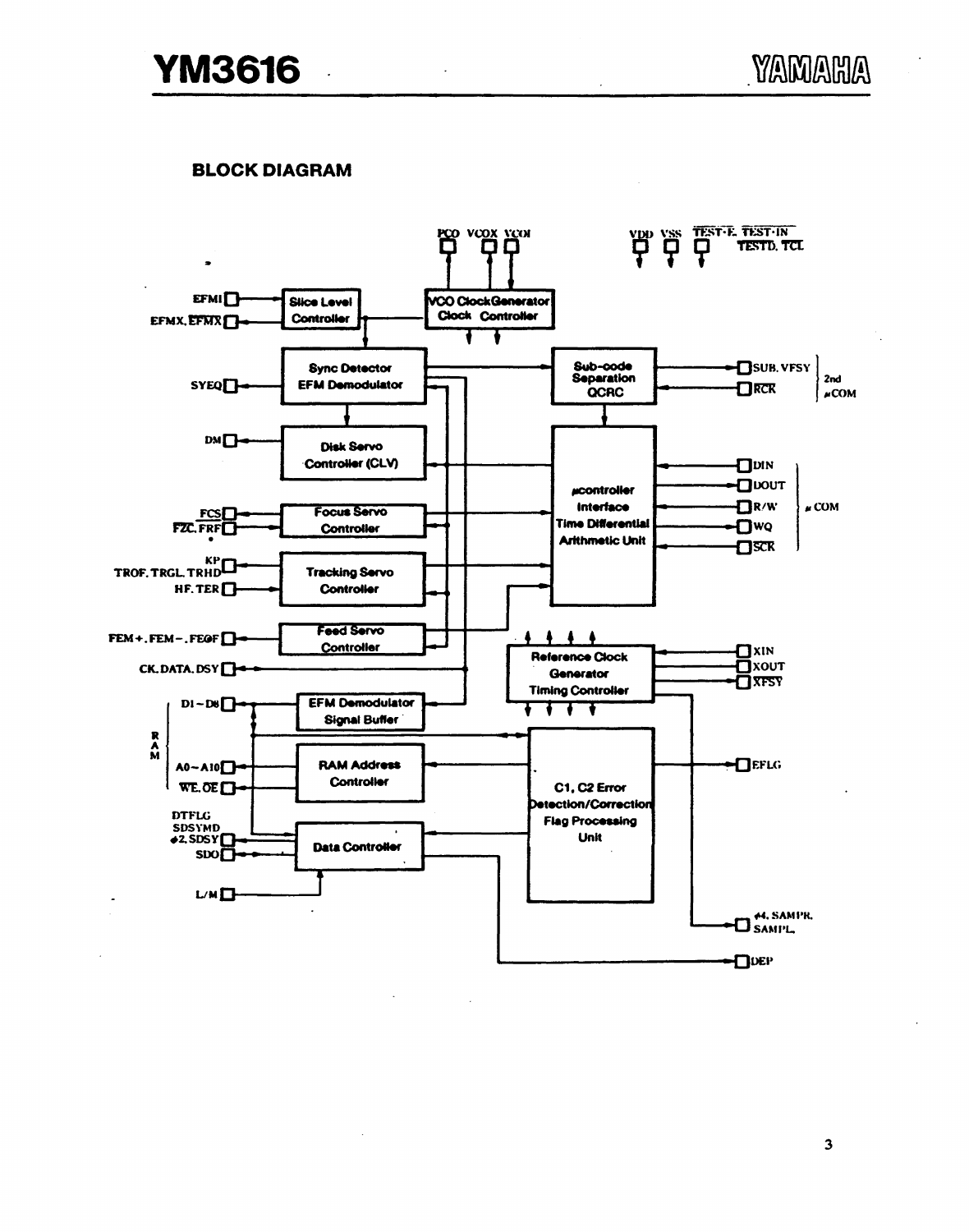#### PIN FUNCTIONS

1. Clock Signal

XIN & XOUT (Pins 79 & 80)

Connecting a crystal oscillator {8.6436MHz) between XIN and XOUT and 20pF capacitors between both pins and GND generates the reference clock and all internal timing signals.



2. EFM Signal External Circuit

EFMI,  $\overline{\text{EFMX}}$ , EFMX (Pins 8, 7 & 6)

The 1 to  $2V_{pp}$  signal from the optical pickup is input at EFMI. Amplitude limited signals with inverted phase are generated at EFMX and EFMX and used to perform slice level control.



3. Clock Regeneration Circuit

PCO, VCOI & VCOX (Pins 4, 3 & 2)

Connecting an LC resonator between VCOI and VCOX generates an 8.6436MHz (average) clock signal. The output at PCO is the phase difference when there is a polarity change in the clock and EfM pattern, and the polarity of the varicap diode is set so that the frequency rises when positive to perform clock regeneration.

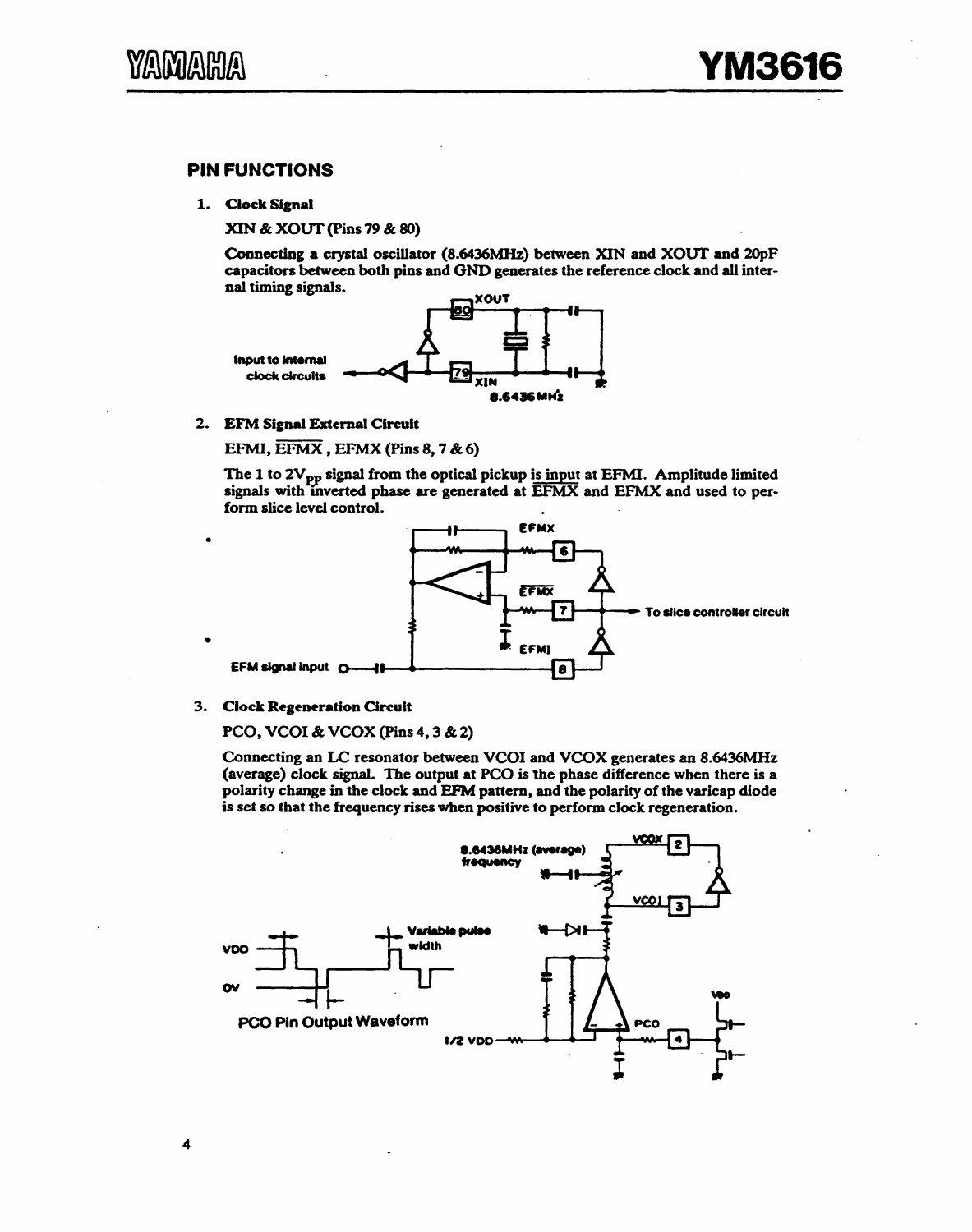4. In-Sync Signal

SYEQ (Pin 10)

Check output. HIGH when the sync signal detected from the EFM pattern is in sync with the internal counter sync signal.

*5.* EFM Demodulation Signal Check Output

CK, DATA & DSY (Pins 27, 28 & 29)

CK is the 4.3218MHz (average) clock signal obtained by binary prescaling VCO. DATA is the 17-bit CK bit-rate serial signal containing the 8-bit EFM demodulation signal and 5-bit data control signal. DSY is a sync signal which goes HIGH with the same timing as the first CK signal.

Together, CK, DATA and DSY are used to check the EFM demodulation signal.



- 6. Subcodes
- SUB, VFSY & RCK (Pins 29, 30 & 31)

VFSY is a composite sync signal output for the data and subcode frames (a total of 98 frames). Subcodes P through Ware output in serial format at SUB by detecting the VFSY signal level change (HIGH to LOW) externally, and sending 8 clock pulses to RCK.



5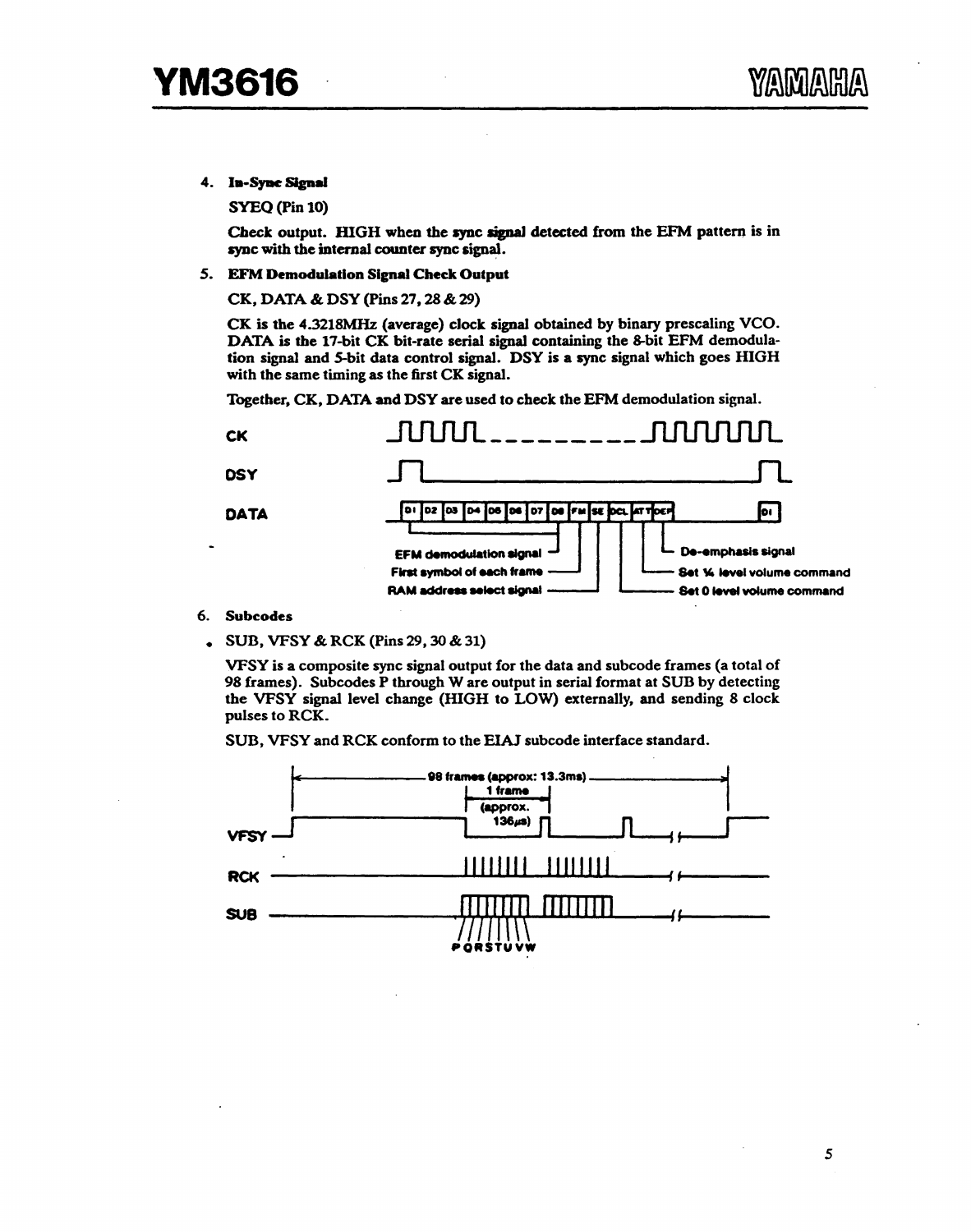#### 7. Q-Code Output

WQ, R/W, DOUT & SCK (Pins 35, 36, 37 & 39)

|              | <b>Contents of DOUT</b> |     |             | <b>Contents of Internal Status Register</b>                                                                                                |                               |    |    |           |            |           |  |
|--------------|-------------------------|-----|-------------|--------------------------------------------------------------------------------------------------------------------------------------------|-------------------------------|----|----|-----------|------------|-----------|--|
|              | <b>Internal Status</b>  |     | D,          | D.                                                                                                                                         | D,                            | D. | D, | D,        | Ð.         | D.        |  |
| $\mathbf{z}$ | <b>CONT</b>             | ADR | <b>SIGN</b> | S <sub>2</sub>                                                                                                                             | S1                            | 8F | 4F | <b>MZ</b> | <b>FCO</b> | <b>NQ</b> |  |
| 3            | <b>TNO</b>              |     |             |                                                                                                                                            |                               |    |    |           |            |           |  |
| 4            | X                       |     | <b>IGN</b>  | <b>Search polarity</b>                                                                                                                     |                               |    |    |           |            |           |  |
| 5            | MIN                     |     |             | Search mode<br><b>S1, S2</b><br>4F, 8F<br><b>Frame</b> error<br>MZ.<br>1 when disc motor is stopped.<br><b>FCO</b><br>1 when out of focus. |                               |    |    |           |            |           |  |
| 6            | <b>SEC</b>              |     |             |                                                                                                                                            |                               |    |    |           |            |           |  |
| 7            | <b>FRAME</b>            |     |             |                                                                                                                                            |                               |    |    |           |            |           |  |
| 8            | P-CODE                  |     | NQ.         |                                                                                                                                            | 1 when new O-code is written. |    |    |           |            |           |  |
| 9            | A-MIN                   |     |             |                                                                                                                                            |                               |    |    |           |            |           |  |
| 10           | A-SEC                   |     |             | $D_7$ is 1 and $D_6$ to $D_3$ are 0 when track counting<br>is completed.                                                                   |                               |    |    |           |            |           |  |
| 11           | A-FRAME                 |     |             |                                                                                                                                            |                               |    |    |           |            |           |  |

This interface is used to send the controller SPC internal status and Q-code data.

When it is confirmed that WQ has set to 1 in accordance with any of the conditions shown in the table below, outputing the clock signal to SCK allows the controller to obtain the data in bytes 1 through 11 of DOUT shown above.

Note that only the first byte need be read when only the internal status is required. (Although the play mute status is selected after completing track counting when track count mode is set, WQ does not set to 1 as the result of writing a new Q-code to the register. In this case, the mode should either be set to play mute, or the internal status register should be sampled to ascertain when NQ sets to 1.)

WQ sets to 1 when:

 $\ddot{\phantom{a}}$ 

 $\bullet$ 

|    | The disc motor starts.<br>The disk motor stops.                                                            |
|----|------------------------------------------------------------------------------------------------------------|
| 2. | When focused.<br>When not focused.                                                                         |
| 3. | When a new Q-code is written to the<br>register.<br>(Never 1 during execution of a track<br>count command) |
|    | When track counting is completed.                                                                          |

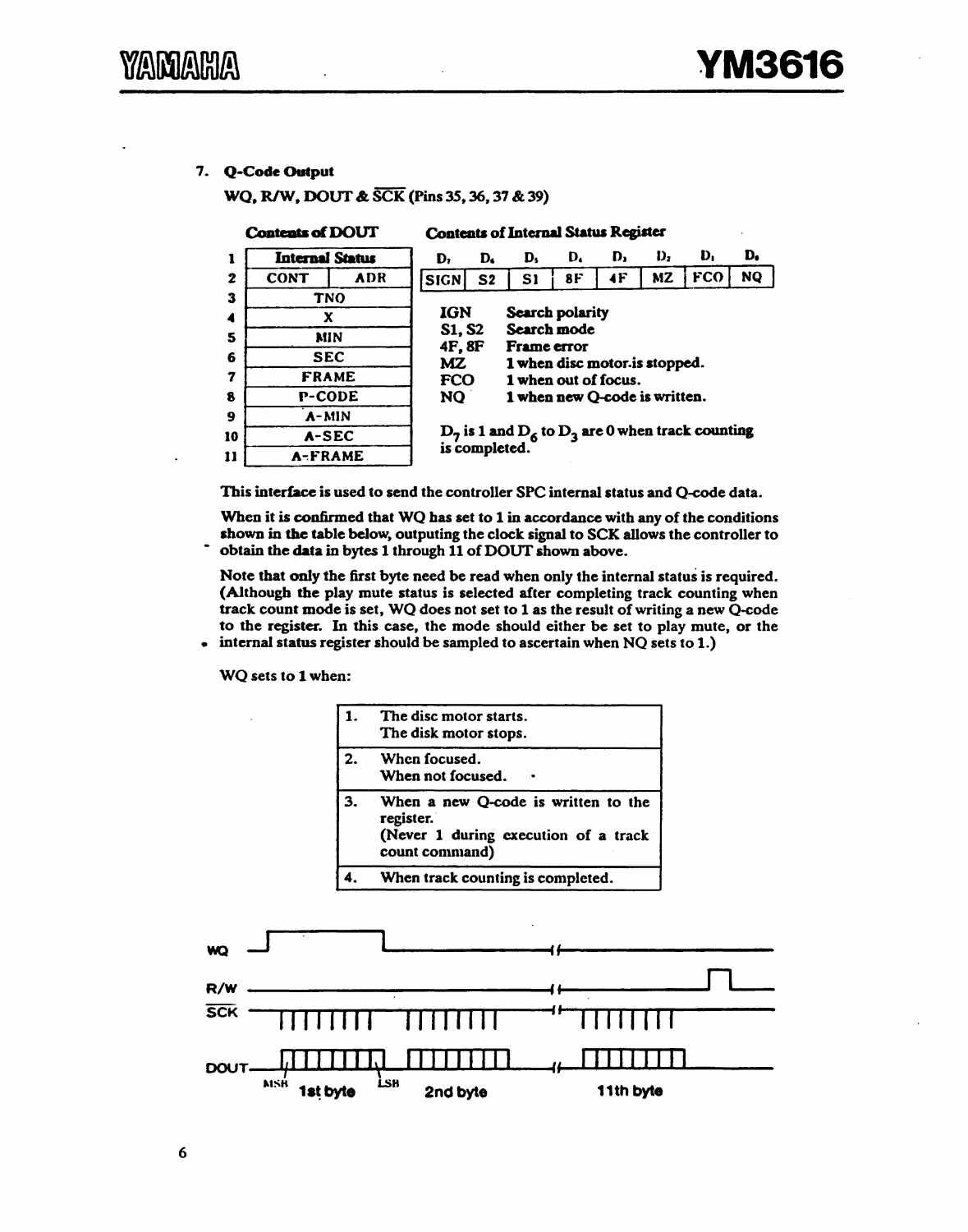#### 8. Controller Commands

R/W, DIN & SCK (Pins 36, 38 & 39)

**Command List** 

| Command              | ID DA |   | D. | D. | D. | D | D. |   | $b$ [Vol.] | <b>Bytes</b> |
|----------------------|-------|---|----|----|----|---|----|---|------------|--------------|
| <b>STOP</b>          | G     | ۰ | 0  | ×  | ۵  | ۵ | ٥  | o | $\bullet$  |              |
| <b>FEED FORWARD</b>  | Ω     | o |    | ۰  | a  | o | Ω  | o | o          |              |
| <b>FEED RETURN</b>   |       | Q |    | 1  | ٥  | Ð | o  | Ð | o          |              |
| <b>FOCUS START</b>   | Δ     |   | Ω  | ×  | ۵  | o | o  | ō | o          |              |
| <b>DISC START</b>    | ۵     |   |    | o  | n  | Ð | o  | Ð | Ð          |              |
| DISC BRAKE           | Ð     |   |    |    | ۵  | ۰ | o  | e | ۰          |              |
| PLAY                 |       | a | ٥  | 8  | ٥  | 0 | 0  | Ω |            |              |
| PLAY MUTE            |       | Ω | o  |    | ٥  | ۵ | 0  | ø | o          |              |
| FF<br>- 2            |       | e |    | o  | o  | 0 | o  | ٥ | ×          |              |
| FB<br>. .            |       | ٥ |    |    | Ð  | ۵ | O  | ٥ | ĸ          |              |
| $FFF^{-2}$           |       |   | Ω  | ٥  | O  | o | O  | 0 | x          |              |
| $FFB - 2$            |       |   | o  |    | O  | O | o  | 0 | x          |              |
| <b>SEARCH(PAUSE)</b> | 1     |   | 1  | 0  | Ω  | ۵ | 0  | o | ō          |              |
| <b>TRACK COUNT</b>   | -1    | ı | ı  | н  | o  | O | 0  | ۰ | 0          |              |
| INITIAL SET          | O     | o | 0  | 0  |    | o | 0  | ٥ | 0          |              |

The commands shown on the left can be used to control the SPC using the microcontroller. All of these commands with the exception of SEARCH and TRACK COUNT are 1byte commands whose input is completed by inputing a single byte. The SEARCH and TRACK COUNT commands are 4byte commands comprising the command and a 3-byte target value.

When the final DISK BRAKE event sets MZ to 1:

 $01110000 \rightarrow 01110100$ 

When 1/4 volume is set to 0:  $101*0000 \rightarrow 101*1100$ <br> $110*0000 \rightarrow 110*1100$ 

**SEARCH Command** 

| <b>SEARCH</b> | <b>Minutes</b> | <b>Seconds</b> | <b>Frames</b> |
|---------------|----------------|----------------|---------------|

**TRACK COUNT Command** 



<sup>\*</sup> Sign Bit S=0: Center to periphery

S-1: Periphery to center

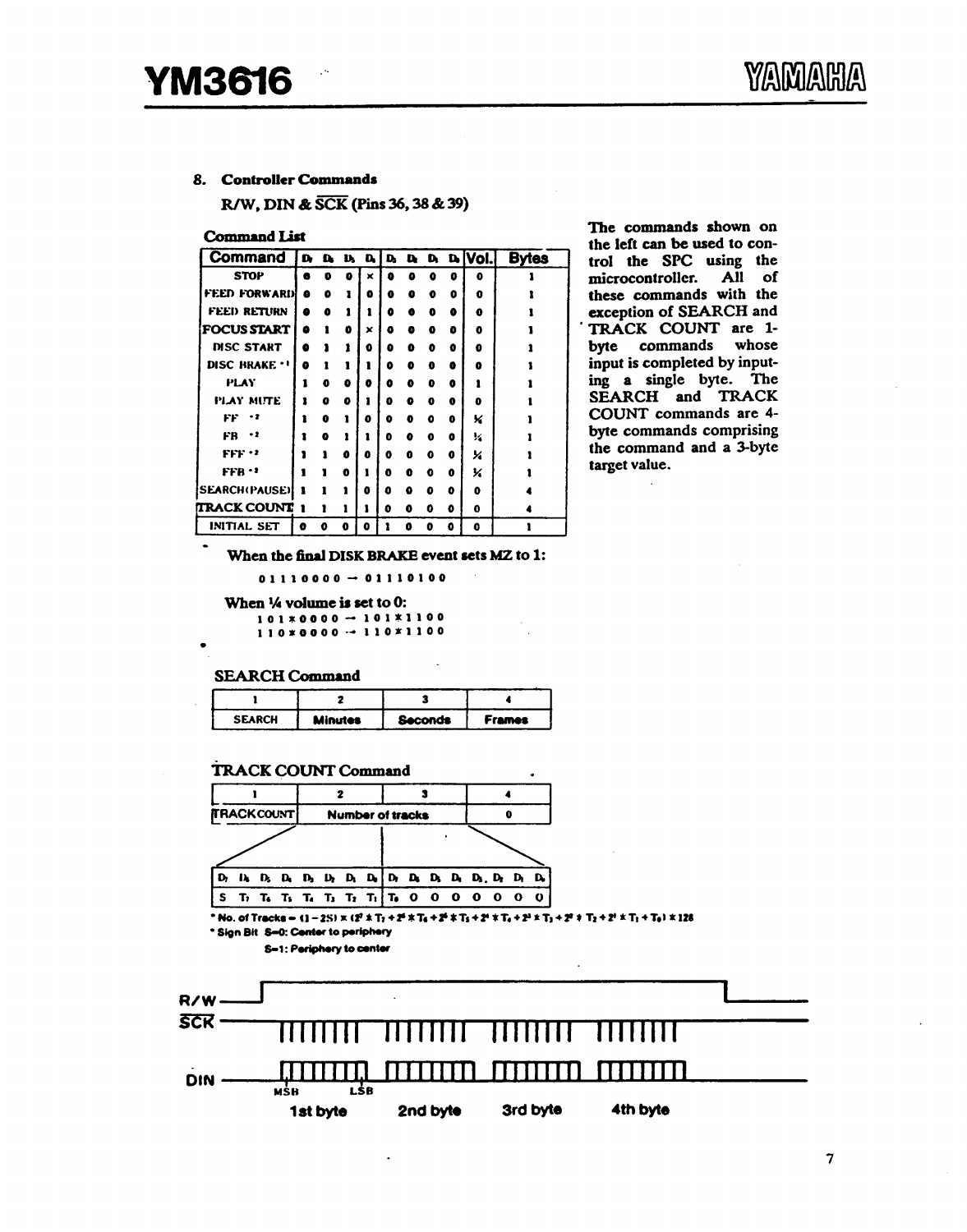9. Focus Servo

FZC, FRF, FCS & TROF (Pins 14, 15, 13 & 19)

FZA, FRF and FCS are used to operate the focus servo. The FCS signal brings the pickup into focus. When the focal point is reached, the operation stops when an FZC signal is generated. The RFR signal detects the reflected light, and the FCO flag is dropped internally.



10. Disc Servo

• DM(Pin12)

DM controls disc speed. This is a tri-state output, and output is in using PWM. The output signal is LOW during acceleration and HIGH during deceleration. The resolution for PWM is 1/147 (925ns) of 1 frame (136µs), with a maximum value of  $128/147 (118 \mu s).$ 

| <b>Command</b>  | 0.1     | 2                 |           | 3-03-31     |         | $4 - 7.36$ |                                    | <b>DUTY</b>                       | <b>Output Waveform</b>                                    |
|-----------------|---------|-------------------|-----------|-------------|---------|------------|------------------------------------|-----------------------------------|-----------------------------------------------------------|
| Mode            |         | OFF HOLD ACC      |           |             |         |            |                                    | BRK   ACC   AFC   PLL   DM Signal |                                                           |
| $DM +$          |         |                   | O         |             |         | $\Omega$   | $\circ$                            | 128/147                           | $\frac{136}{18}$<br>5V<br>VĤ<br>0V                        |
| DM+<br>(PWM)    |         | -                 |           |             |         |            | Ø                                  | $1 - 127/447$                     | 5V<br>- MIN. 925ns --<br>VH.<br>$\mathbf{o}$ $\mathbf{v}$ |
| $H_0 - Z$       | $\cdot$ | $\mathcal{A}_1$ . | $\lambda$ | $\mathbf C$ | $\circ$ | $\bullet$  | $\overline{\phantom{a}}$<br>$\sim$ | ٠<br>$\bullet$                    | 5V<br>VH<br>$\mathbf{o}$ v                                |
| $DM +$<br>(PWM) |         |                   |           |             |         |            | $\left\langle \right\rangle$       | $1 - 127/147$                     | 5 V<br>VH<br>$\mathbf{o}$ v                               |
| $DM -$          |         |                   |           | $\sim$      |         | $\cdot$    | $\circ$                            | 126/147                           | <b>5 V</b><br>VH.<br>$\mathbf{0} \mathbf{V}$              |

#### 11. Tracking Servo

Note: VH indicates high-impedence state

HF, TER, TROF, TRGL, TRGL, TRHD & KP (Pins 16, 17, 19, 20, 21 & 22)

Amplitude changes in the HF signal generated when tracks are traversed during searches are sampled at the zero point of the TER tracking error signal, and the TROF signal is output. The servo is switched ON/OFF according to the level of this signal.

Tracking is performed by outputing a HIGH- or LOW-level signal from the tri-state output KP. The TRDH signal goes HIGH during this interval and the tracking error signal is held. The TRGL signal is used to raise tracking gain after kick completion.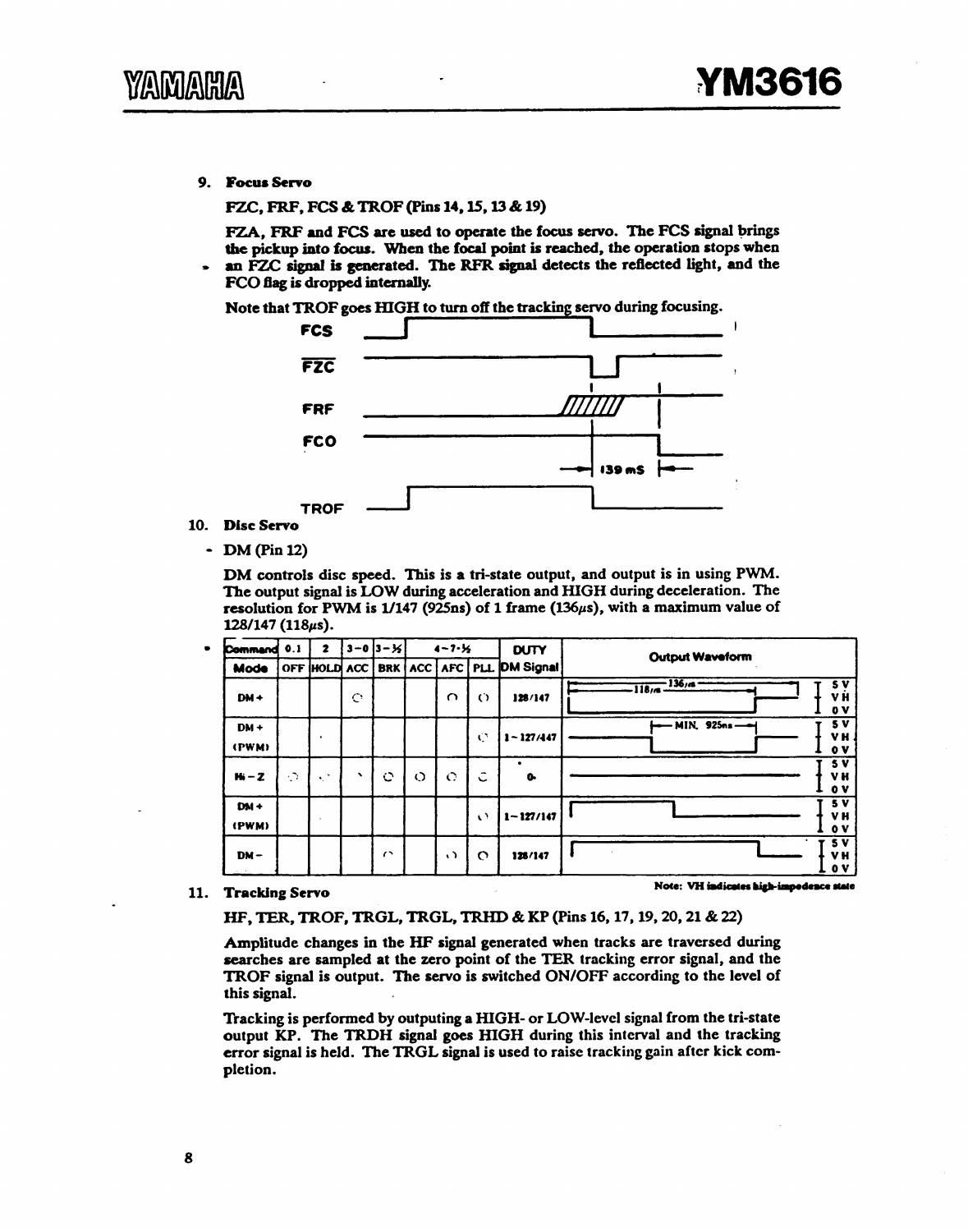$\ddot{\phantom{0}}$ 



| Command                                                                                                       | 0, 1, 2, 3, 4                | $5-0$                           | $5 - \frac{1}{2}$                                       | $6 - 0$                                              | $6 - \frac{1}{2}$                                   |                                       |                                 |
|---------------------------------------------------------------------------------------------------------------|------------------------------|---------------------------------|---------------------------------------------------------|------------------------------------------------------|-----------------------------------------------------|---------------------------------------|---------------------------------|
| <b>Pattern</b><br>(Repeated<br>during<br>fast forward)                                                        | (Time: ms)                   | 104                             | 47.9                                                    | 104<br>$-$                                           | 604<br>. ۔                                          |                                       |                                 |
| <b>TSOF</b>                                                                                                   |                              |                                 |                                                         |                                                      |                                                     |                                       |                                 |
| TBKE                                                                                                          |                              |                                 |                                                         |                                                      |                                                     |                                       |                                 |
| <b>TRGL</b>                                                                                                   |                              |                                 |                                                         |                                                      |                                                     |                                       |                                 |
| <b>TRHD</b>                                                                                                   |                              |                                 |                                                         |                                                      |                                                     |                                       |                                 |
| <b>KP</b>                                                                                                     |                              |                                 |                                                         |                                                      |                                                     |                                       |                                 |
| <b>Pattern</b><br>(During<br>searches<br>the number<br>of repeats<br>depends on<br>the time<br>differential.) | (Time: me)                   | .272<br>544.<br>7.1<br>Ø<br>174 | 272<br>. 544<br>$T - 4$<br>7.5<br>₹<br>174              | $\overline{1}$<br>.1 497<br>$7 - 2$<br>$\leq$<br>174 | $\overline{\cdots}$<br>1.497<br>$7 - 6$<br>€<br>174 | 2993<br>5714<br>7.3<br>Z<br>≂<br>34.8 | 2993<br>5714<br>7.7<br>亭<br>348 |
| Command<br><b>Search Mode</b><br><b>Time</b><br>differential<br>in seconds)                                   | $7-0$<br>$(- + \frac{1}{4})$ | $7 - 1$<br>$(+ \times - 4)$     | $7 - 4$<br>$(- - \frac{1}{4})$<br>$7 - 5$<br>$(-1/4-4)$ | $7 - 2$<br>$(+4 - 128)$                              | $7 - 6$<br>$(-4 - 128)$                             | $7 - 3$<br>$(+128 - )$                | 7.7<br>$(-128-)$                |

Notes: 1. See separate diagram for 71/2 command.

2. TSOF and TBKE are internal lines.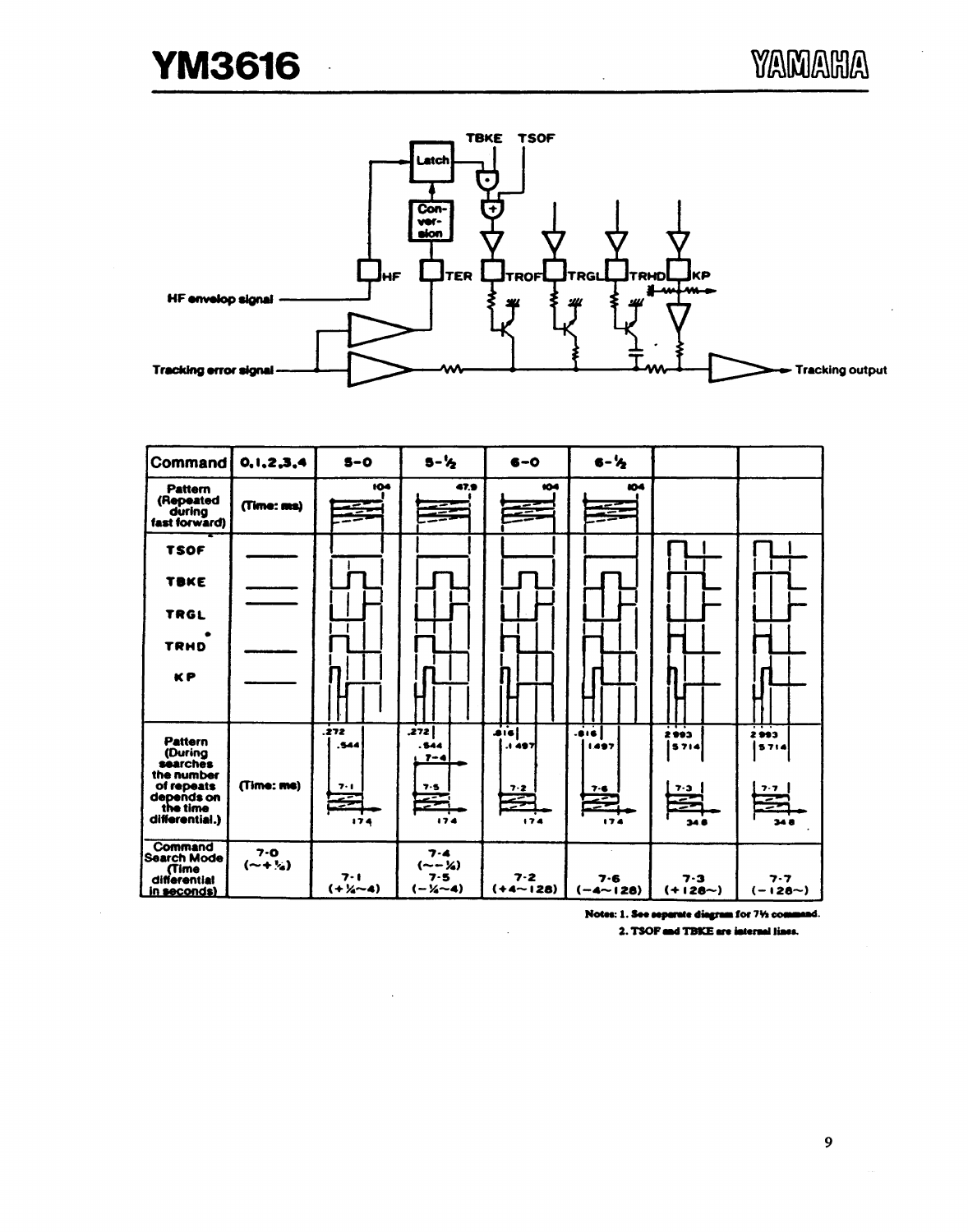12. Feed Servo

FEOF, FEM+, & FEM-(Pins 24, 25 & 26)

FEM+ and FEM- are output as high-speed feed signals. During this interval, FEOF is output to switch the feed servo off.



| Command                                                                                                | 0, 2, 3 | $1 - 0$ | $1 - \frac{1}{2}$ | 4,5,6                      |         |           |
|--------------------------------------------------------------------------------------------------------|---------|---------|-------------------|----------------------------|---------|-----------|
| <b>FEQF</b>                                                                                            |         |         |                   |                            |         |           |
| FEM+                                                                                                   |         |         |                   |                            |         |           |
| FEM-                                                                                                   |         |         |                   |                            |         |           |
| Pattern (During<br>searches the<br><b>humber of repeats</b><br>depends on the<br>  time differential.) |         |         |                   | (Time: ms)                 | 34.8    | 至<br>34.8 |
| Command<br><b>Search Mode</b>                                                                          |         |         |                   | $7-0.1.2$<br>$7 - 4, 5, 6$ | $7 - 3$ | $7 - 7$   |

 $\cdot$ 





As shown on the left, each of the control signals are set when the track count command is executed. In this case, the TER signal is used to input of the track count signal, and its rising edges are integrated to form the count pulses. When the number of counts reaches the set value, the various control signals are reset to the same state as play mute.

Track counting can be aborted by inputing the required command after input of a count argument of 0.

Solid lines Center - periphery  $FEM +$ ,  $FEM -$ Dotted lines Periphery - Center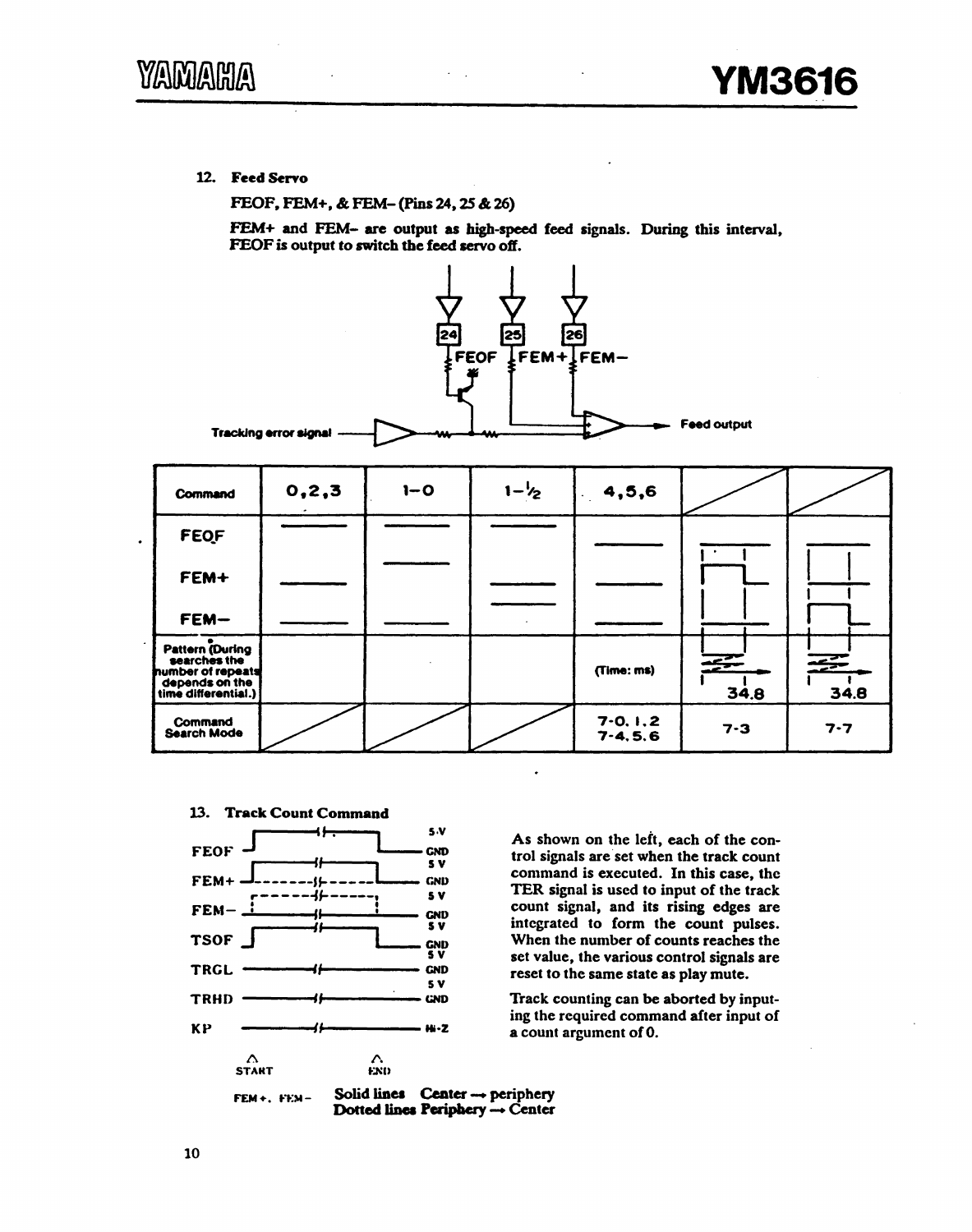#### 14. RAM Interface

A<sub>0</sub> to A<sub>10</sub>,  $\overline{WE}$ ,  $\overline{OE}$ , D<sub>8</sub> to D<sub>1</sub> (Pins 40, 42 to 50 & 53; 51; 52; and 54 to 61)

These are address, input/output control signals and data signals for the external RAM interface. SPC is in the output state when WE is LOW, and in the input state when it is HIGH.



15. Clock Sync Signal

 $(\text{Pin } 75)$ 

7.35KHz frame sync signal.



16. C1 and C2 Error Correction Check Signal

EFLG (Pin 73)

Check output pin that indicates the operating status of the C1 and C2 error correction circuit.

| C1/C2                                                                                    | m |                                                                                                                        |
|------------------------------------------------------------------------------------------|---|------------------------------------------------------------------------------------------------------------------------|
| No errors<br>Single-error correction<br>Double-error correction<br>Correction impossible |   | 1 Frame (136us)<br>$-22.7$ /n $ +$ 22.7 m $+$ 22.7 m $+$ 22.7 m $-$<br>C <sub>IF1</sub><br>CIF2<br><b>C2F1</b><br>C2F2 |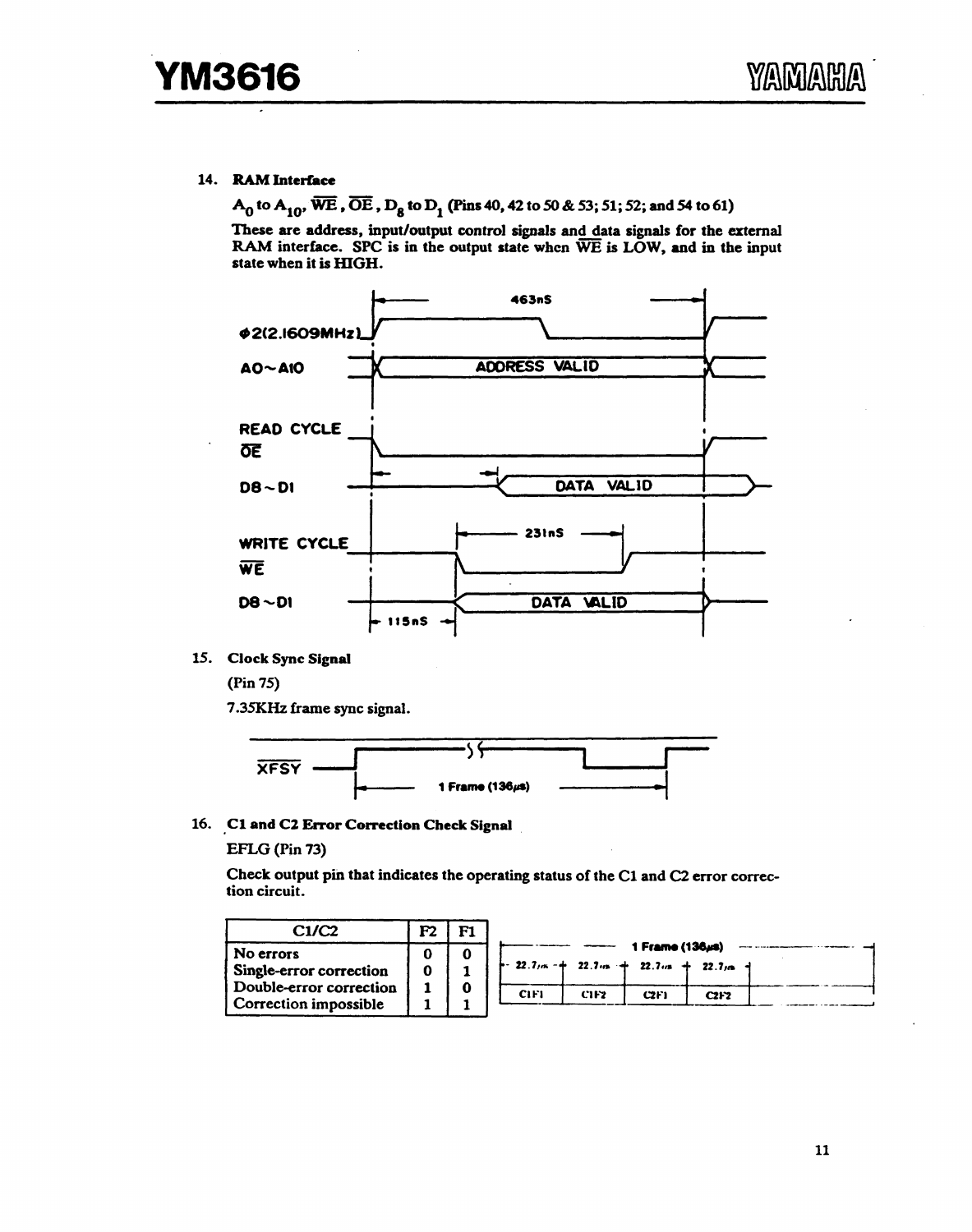17. Data Control and Serial Signal Output

.2, SDO, SDSY, SDSYMD, UM, DTFLG, SAMPR & SAMPL (Pins 68, 66, 67, 65, 69, 63, 76 & 77)

•2 is a 2.1609MHz crystal clock signal.

SDO is the DAC serial output signal for the  $\phi$ 2 bit rate. L/M is used to switch between MSB first and LSB first output to allow interfacing with various types of DAC and other digital devices.

DTFLG indicates whether the SDO data is correct, whether it has been interpolated, or whether it is previously held data, thereby reducing software overhead when the YM3616 is used in, for example, a CD-ROM system.

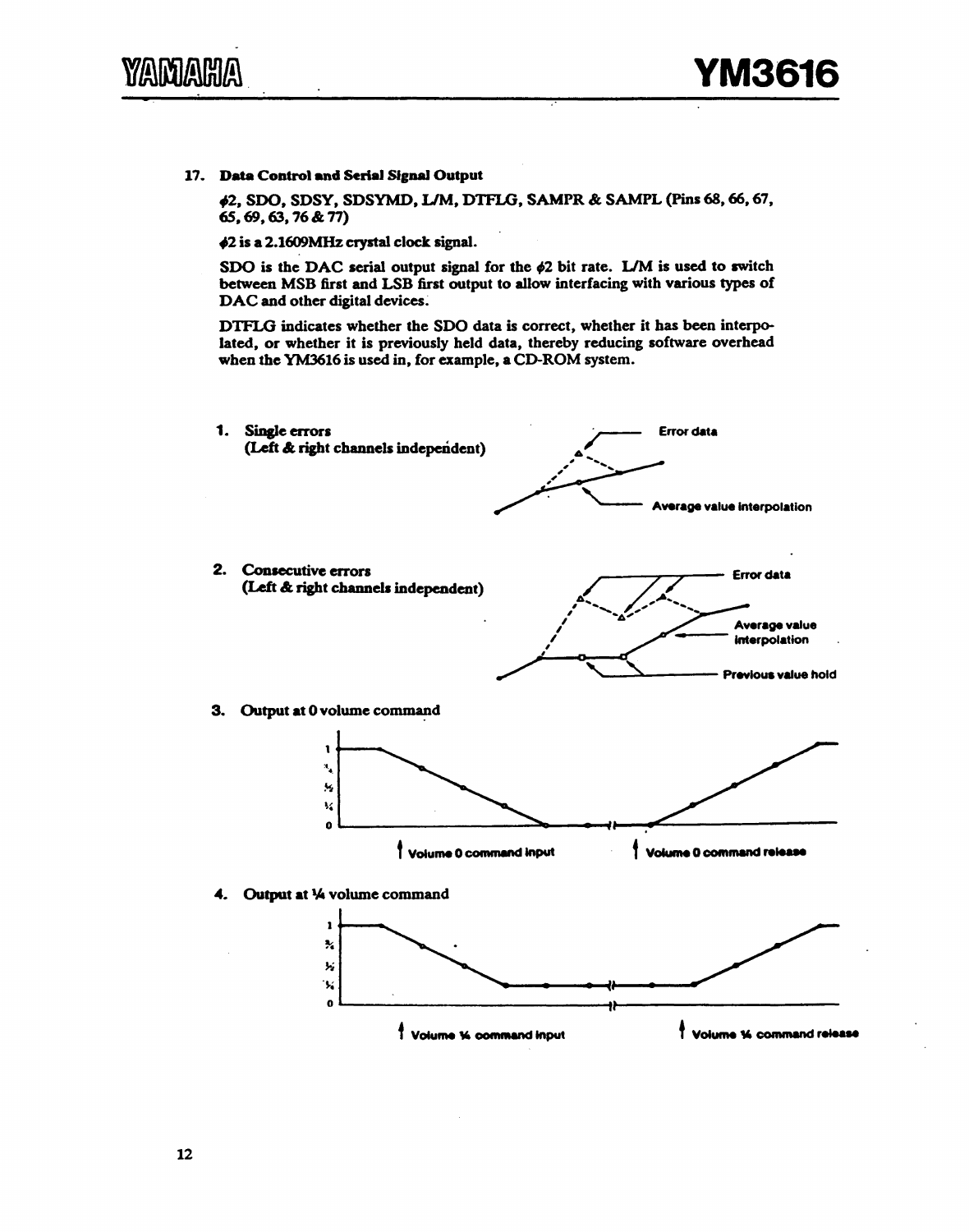



 $\mathfrak{r}$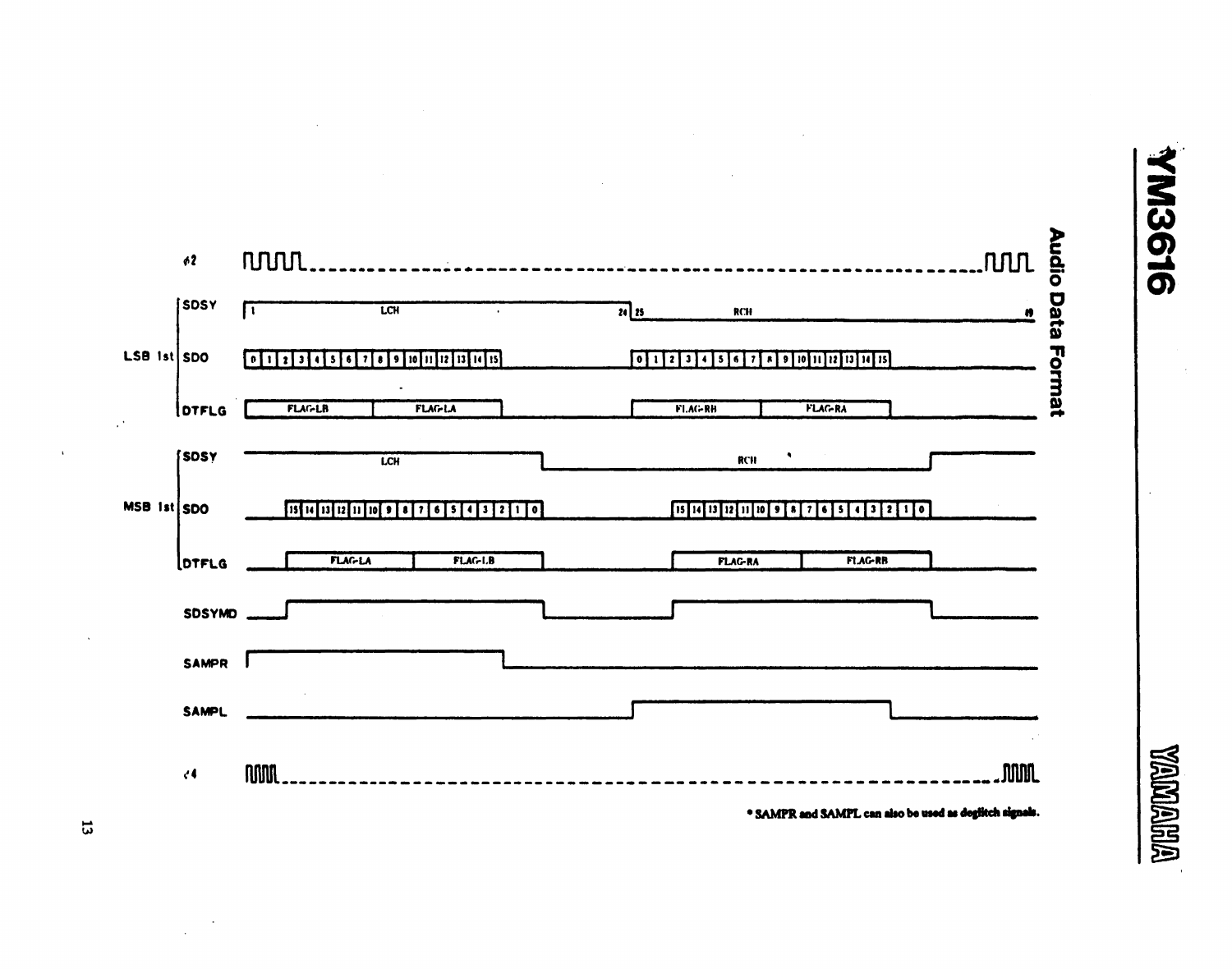#### 18. De-Empbasla Signal

DEP(Pin63)

De-emphasis is required when the frequency characteristics control signal is HIGH.

#### 19. Test Pins

TEST IN, TEST E, TEST D & TCL (Pins 71, 70, 18 & 8)

Normally not connected. Held IUGH using built-in pull-up resistors.

#### ABSOLUTE MAXIMUM RATINGS

| <b>Parameter</b>             | <b>Symbol</b> | <b>Rating</b>           | Unit |
|------------------------------|---------------|-------------------------|------|
| Power supply voltage         | DD.           | $-0.3$ to $+7.0$        |      |
| Input voltage                |               | $-0.3$ to $V_{DD}$ +0.5 |      |
| <b>Operating temperature</b> | <b>OP</b>     | $-20$ to $+75$          |      |
| Storage temperature          | stg           | $-50$ to $+125$         |      |

#### RECOMMENDED OPERATING CONDITIONS

| <b>Parameter</b>             | <b>Symbol</b> |      | Unit       |      |  |  |
|------------------------------|---------------|------|------------|------|--|--|
|                              |               | min  | typ<br>max |      |  |  |
| Power supply voltage         | <b>DD</b>     | 4.75 | 5.00       | 5.25 |  |  |
| <b>Operating temperature</b> | OP            |      | 25         |      |  |  |

## ELECTRICAL CHARACTERISTICS  $(V_{DD} = 5.0V \pm 5\%)$

| <b>Parameter</b>                      | Symbol                            | <b>Condition</b>                          |                  | <b>Rating</b> |     | Unit                    | <b>Remarks</b> |  |
|---------------------------------------|-----------------------------------|-------------------------------------------|------------------|---------------|-----|-------------------------|----------------|--|
|                                       |                                   |                                           | min              | typ           | max |                         |                |  |
| Power supply current                  | $I_{DD}$                          | $V_{DD}$ -5V                              |                  | 25            | 40  | mA                      |                |  |
| HIGH-level output vol-<br>tage        | $\rm v_{\rm OH}^{-1}$             | $I_{OH} = 20\mu A$                        | 4.0              |               |     | $\overline{\mathbf{v}}$ |                |  |
| LOW-level output vol-<br>tage         | $\rm v_{o{\scriptscriptstyle L}}$ | $I_{OL}$ -1mA                             |                  |               | 0.4 | v                       |                |  |
| HIGH-level input vol-<br>tage(1)      | $\rm v_{\rm min}$                 |                                           | $\overline{3.5}$ |               |     | v                       | See Note 1.    |  |
| LOW-level input vol-<br>tage(1)       | $\rm v_{\rm HII}^-$               |                                           |                  |               | 1.5 | $\overline{\mathbf{v}}$ | See Note 1.    |  |
| HIGH-level input vol-<br>tage $(2)$   | $\rm v_{\rm IR}$                  |                                           | 2.0              |               |     | $\overline{\mathbf{v}}$ | See Note 2.    |  |
| LOW-level<br>input<br>vol-<br>tage(2) | $\rm v_{\rm HI2}^-$               |                                           |                  |               | 0.8 | $\overline{\mathbf{v}}$ | See Note 2.    |  |
| Input leak current                    | $I_{LK}$                          | $\overline{\mathsf{v}_\cdot\texttt{-5V}}$ |                  | 10            | μA  |                         |                |  |

Notes:

- 1. Applicable to Pins 3 (VCOI), 8 (EFMI), 14 (FZC), 15 (FRF), 16 (HF) & 17 (TER).
- 2. Applicable to Pius 33 (RCK), 38 (DIN), 39 (SCK) & 54 to 61 (D<sub>8</sub> to D<sub>1</sub>).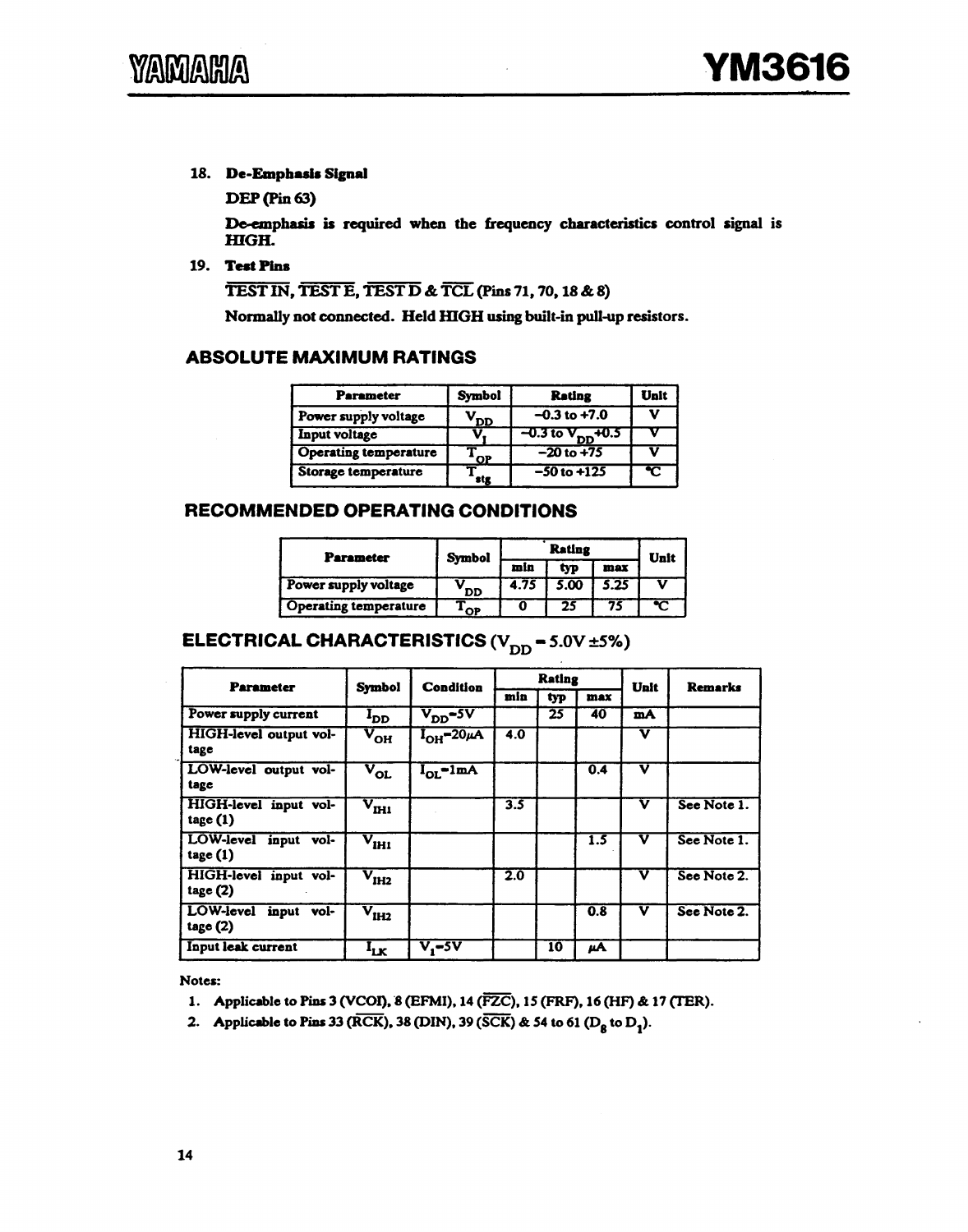## Microcontroller Interface Timing



2. Microcontroller  $\rightarrow$  SPC



3. SPC Timing



| Т1<br>T6                     | $1\mu s$ or more              | Momentary                          |
|------------------------------|-------------------------------|------------------------------------|
| $\frac{1}{17}$<br><b>T11</b> | 1 <sub>ks</sub> or more       | Random.<br>When SCK is HIGH.       |
| <b>T10</b>                   | $1.2\mu$ to 8 $\mu$ s or more | When SCK is LOW.                   |
| T8                           | $12\mu s$ or more             |                                    |
| Г3                           | $12\mu s$ to $135\mu s$       |                                    |
|                              | $13\mu s$ to $136\mu s$       | Time after the last SCK goes HIGH. |
| Т5<br>T9                     | 408µs or more                 |                                    |